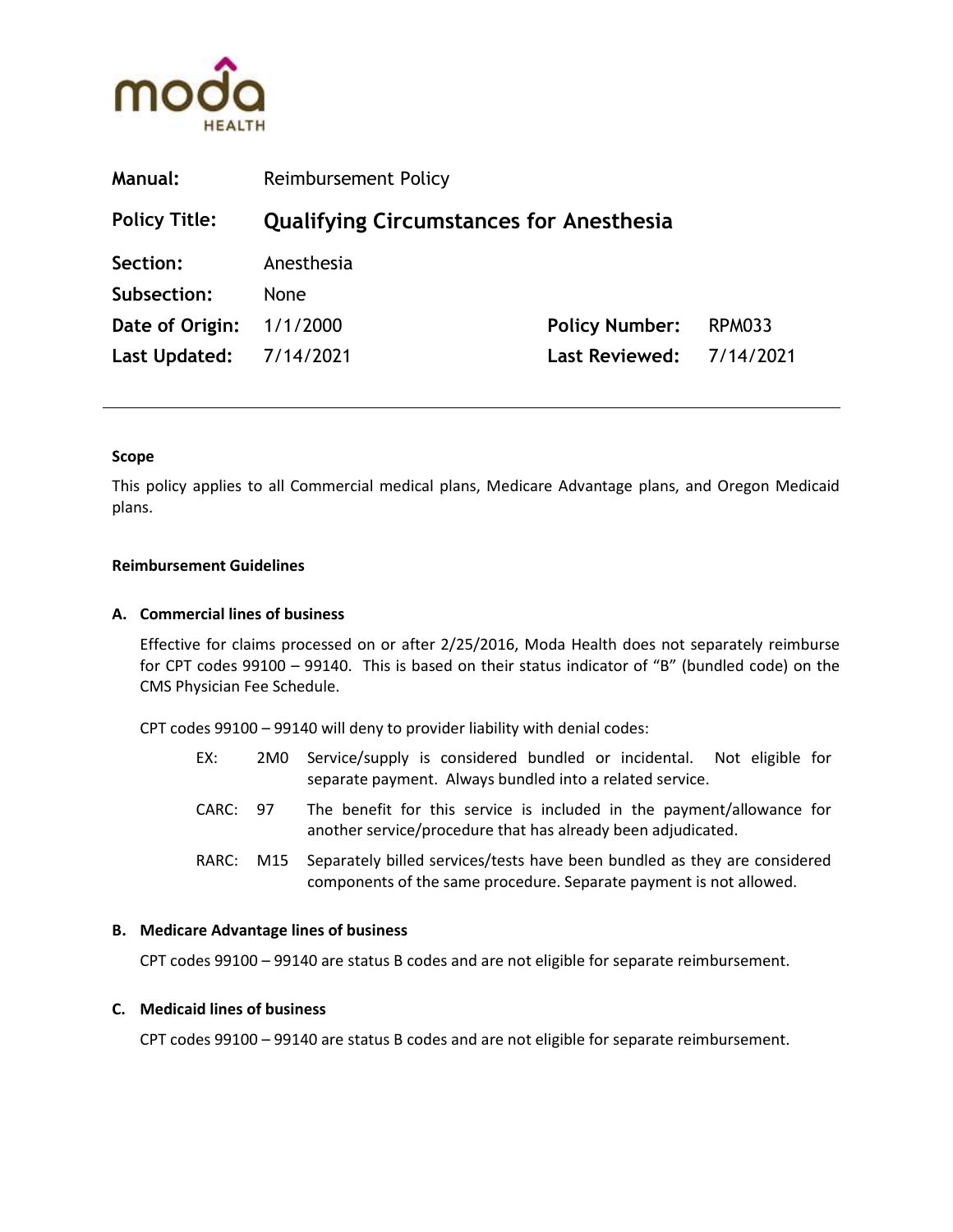# Codes, Terms, and Definitions

# Acronyms Defined

| <b>Acronym</b> |          | <b>Definition</b>                                                             |  |
|----------------|----------|-------------------------------------------------------------------------------|--|
| AMA            | $=$      | <b>American Medical Association</b>                                           |  |
| <b>CARC</b>    | $=$      | Claim Adjustment Reason Code                                                  |  |
| <b>CMS</b>     | $=$      | <b>Centers for Medicare and Medicaid Services</b>                             |  |
| <b>CPT</b>     | $\equiv$ | <b>Current Procedural Terminology</b>                                         |  |
| <b>CRNA</b>    | $=$      | Certified Registered Nurse Anesthetist                                        |  |
| <b>DRG</b>     | $=$      | (also known as/see also MS DRG)<br>Diagnosis Related Group                    |  |
| EX             | $=$      | <b>Explanation Code</b>                                                       |  |
| <b>HCPCS</b>   | $=$      | Healthcare Common Procedure Coding System                                     |  |
|                |          | (acronym often pronounced as "hick picks")                                    |  |
| <b>NHIC</b>    | $=$      | National Heritage Insurance Corporation (NHIC)                                |  |
| <b>RARC</b>    | $=$      | Remittance Advice Remark Code                                                 |  |
| <b>RPM</b>     | $=$      | Reimbursement Policy Manual (e.g. in context of "RPM052" policy number, etc.) |  |
| <b>RVU</b>     | $=$      | <b>Relative Value Unit</b>                                                    |  |

# Procedure codes (CPT & HCPCS):

| Code  | <b>Code Definition</b>                                                                                                                                 |
|-------|--------------------------------------------------------------------------------------------------------------------------------------------------------|
| 99100 | Anesthesia for patient of extreme age, younger than 1 year and older than 70 (List<br>separately in addition to code for primary anesthesia procedure) |
| 99116 | Anesthesia complicated by utilization of total body hypothermia (List separately in addition<br>to code for primary anesthesia procedure)              |
| 99135 | Anesthesia complicated by utilization of controlled hypotension (List separately in addition<br>to code for primary anesthesia procedure)              |
| 99140 | Anesthesia complicated by emergency conditions (specify) (List separately in addition to<br>code for primary anesthesia procedure)                     |

# Coding Guidelines

# CPT Assistant:

"Question: What are "qualifying circumstances for anesthesia," and when are they reported? Answer: Codes 99100-99140 are add-on codes that include a list of important qualifying circumstances that significantly affect the character of the anesthesia service provided. These circumstances would be reported as additional procedure numbers qualifying an anesthesia procedure or service. More than one code in the section may be selected, if applicable. Codes 99100-99140 are listed in the Anesthesia guidelines in the CPT codebook." (AMA<sup>2</sup>)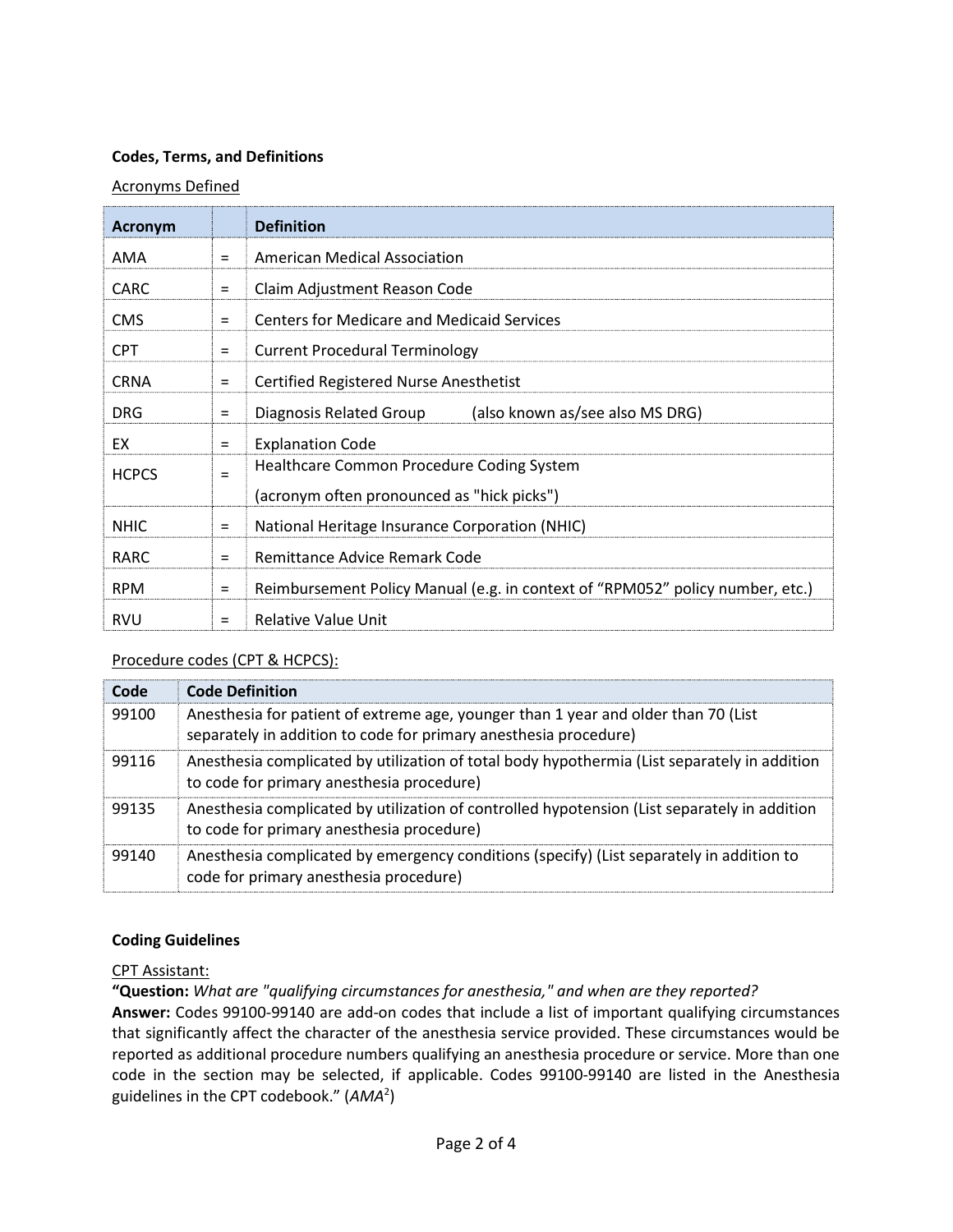# Medicare Physician Fee Schedule:

Qualifying circumstances CPT codes 99100 – 99140 are assigned a status indicator of "B" (bundled code) on the CMS Physician Fee Schedule, and are not eligible for separate reimbursement under Medicare guidelines. Per CMS, the value for these qualifying circumstances has already been included in the RVUs for the primary anesthesia procedure codes.

# Cross References

- A. "Modifier 47 Anesthesia By Surgeon." Moda Health Reimbursement Policy Manual, RPM031.
- B. "Anesthesia Physical Status Modifiers (P1 P6)." Moda Health Reimbursement Policy Manual, RPM032.
- C. "Moderate (Conscious) Sedation." Moda Health Reimbursement Policy Manual, RPM048.

# References & Resources

- 1. CMS. National Correct Coding Initiative Policy Manual. Chapter 2 Anesthesia Services.
- 2. American Medical Association. "Anesthesia Services Codes 00100-01999 FAQs." CPT Assistant. April 2008: 3-4.
- 3. NHIC, Corp. Anesthesia Billing Guide. NHIC, Corp. A CMS Intermediary J14 A/B. April 2013: 18.
- 4. CMS. Medicare Physician Fee Schedule Database.

# Background Information

Anesthesia is the administration of a drug or anesthetic agent by an anesthesiologist or Certified Registered Nurse Anesthetist (CRNA) for medical or surgical purposes to relieve pain and/or induce partial or total loss of sensation and/or consciousness during a procedure. A variety of levels of anesthesia exist, ranging from local through general anesthesia. "As physicians, anesthesiologists are responsible for administering anesthesia to relieve pain and for managing vital life functions during surgery." <sup>4</sup>

# IMPORTANT STATEMENT

The purpose of this Reimbursement Policy is to document Moda Health's payment guidelines for those services covered by a member's medical benefit plan. Healthcare providers (facilities, physicians and other professionals) are expected to exercise independent medical judgment in providing care to members. Moda Health Reimbursement Policy is not intended to impact care decisions or medical practice.